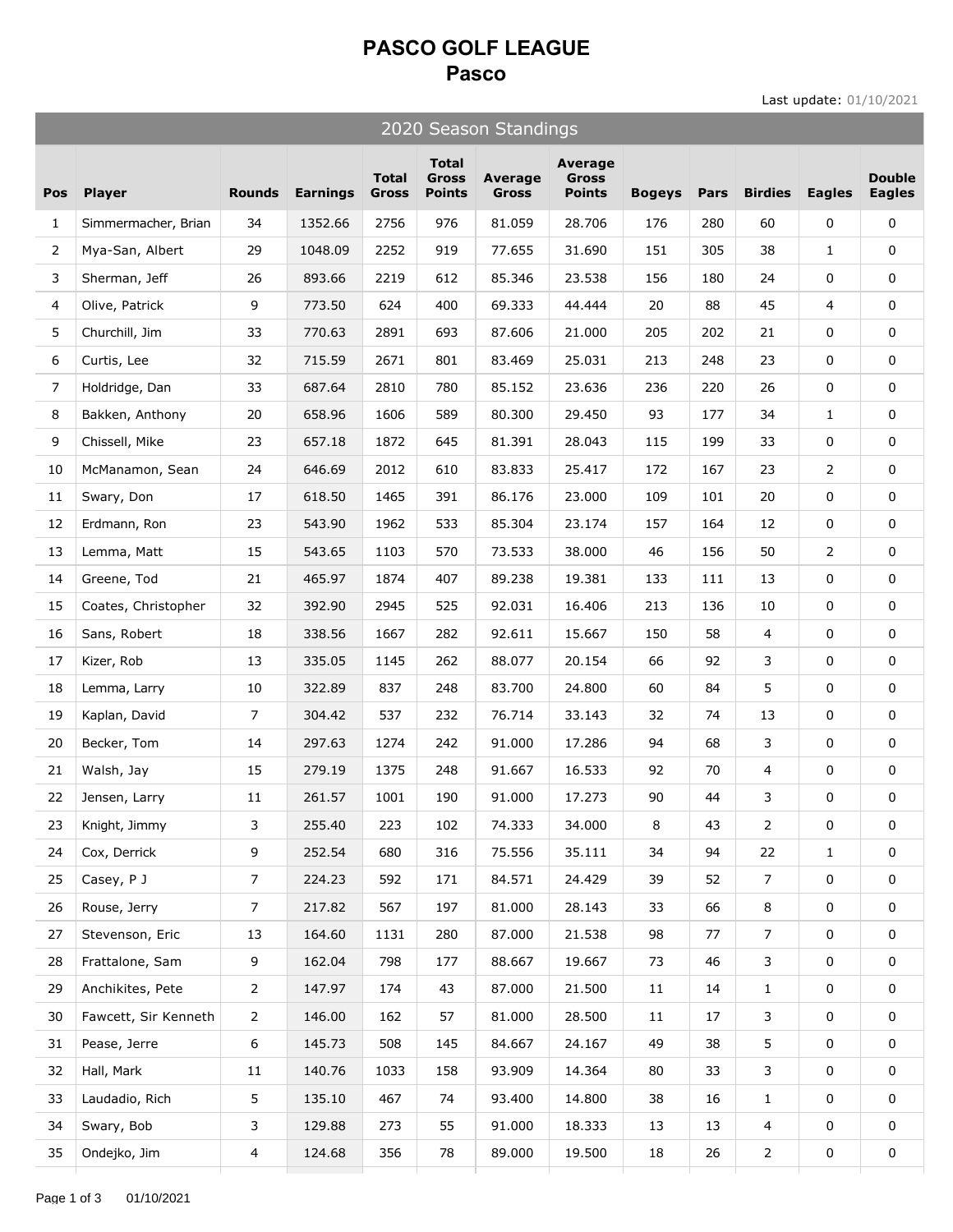| 2020 Season Standings |                   |                |                 |                       |                                        |                  |                                          |                |                |                |               |                                |
|-----------------------|-------------------|----------------|-----------------|-----------------------|----------------------------------------|------------------|------------------------------------------|----------------|----------------|----------------|---------------|--------------------------------|
| Pos                   | <b>Player</b>     | <b>Rounds</b>  | <b>Earnings</b> | <b>Total</b><br>Gross | <b>Total</b><br>Gross<br><b>Points</b> | Average<br>Gross | Average<br><b>Gross</b><br><b>Points</b> | <b>Bogeys</b>  | Pars           | <b>Birdies</b> | <b>Eagles</b> | <b>Double</b><br><b>Eagles</b> |
| 36                    | Verploegh, Dave   | 8              | 124.22          | 695                   | 171                                    | 86.875           | 21.375                                   | 53             | 57             | 1              | 0             | 0                              |
| 37                    | Woodfield, Tom    | 6              | 122.15          | 540                   | 114                                    | 90.000           | 19.000                                   | 40             | 33             | $\overline{2}$ | 0             | 0                              |
| 38                    | Keith, Don        | 3              | 99.77           | 256                   | 70                                     | 85.333           | 23.333                                   | 18             | 22             | $\overline{2}$ | 0             | 0                              |
| 39                    | Burton, Jim       | 3              | 98.28           | 233                   | 96                                     | 77.667           | 32.000                                   | 16             | 30             | 5              | 0             | 0                              |
| 40                    | Rutledge, Gary    | 5              | 94.45           | 406                   | 133                                    | 81.200           | 26.600                                   | 29             | 42             | 5              | 0             | $\mathbf 0$                    |
| 41                    | Powers, Rick      | $\mathbf{1}$   | 93.46           | 78                    | 33                                     | 78.000           | 33.000                                   | $\mathbf{1}$   | 10             | 3              | 0             | 0                              |
| 42                    | Harris, Larry     | 2              | 89.12           | 170                   | 50                                     | 85.000           | 25.000                                   | 12             | 11             | $\overline{4}$ | 0             | 0                              |
| 43                    | Braccia, Bruce    | 2              | 85.99           | 166                   | 53                                     | 83.000           | 26.500                                   | 11             | 15             | 3              | 0             | 0                              |
| 44                    | Vorbeck, Doug     | $\overline{7}$ | 82.99           | 632                   | 125                                    | 90.286           | 17.857                                   | 43             | 39             | $\mathbf{1}$   | 0             | 0                              |
| 45                    | Wenglasz, Charlie | 2              | 80.16           | 172                   | 47                                     | 86.000           | 23.500                                   | 25             | 5              | 3              | 0             | 0                              |
| 46                    | Bittner, Bruce    | $\mathbf{1}$   | 77.05           | 86                    | 23                                     | 86.000           | 23.000                                   | 5              | $\overline{7}$ | $\mathbf{1}$   | 0             | 0                              |
| 47                    | Scarfia, Mike     | 7              | 73.19           | 637                   | 123                                    | 91.000           | 17.571                                   | 53             | 27             | 4              | 0             | 0                              |
| 48                    | Zody, Michael     | 4              | 57.40           | 333                   | 106                                    | 83.250           | 26.500                                   | 22             | 28             | $\overline{7}$ | 0             | 0                              |
| 49                    | Devita, Jake      | 1              | 56.83           | 88                    | 21                                     | 88.000           | 21.000                                   | 5              | 6              | $\mathbf{1}$   | 0             | 0                              |
| 50                    | Tin, Garrett      | 3              | 53.37           | 253                   | 72                                     | 84.333           | 24.000                                   | 22             | 23             | $\mathbf{1}$   | 0             | 0                              |
| 51                    | Johnson, Dave     | 7              | 44.02           | 604                   | 154                                    | 86.286           | 22.000                                   | 48             | 47             | 3              | 0             | 0                              |
| 52                    | Woodfield, Don    | $\mathbf{1}$   | 40.25           | 91                    | 18                                     | 91.000           | 18.000                                   | 6              | 4              | $\mathbf{1}$   | 0             | 0                              |
| 53                    | Crayton, Steve    | 1              | 34.16           | 85                    | 24                                     | 85.000           | 24.000                                   | 6              | $\overline{7}$ | $\mathbf{1}$   | 0             | 0                              |
| 54                    | Krutchik, Mike    | $\overline{2}$ | 34.00           | 171                   | 46                                     | 85.500           | 23.000                                   | 12             | 15             | 1              | 0             | 0                              |
| 55                    | Rurkowski, John   | 2              | 32.40           | 179                   | 38                                     | 89.500           | 19.000                                   | 18             | 8              | $\mathbf{1}$   | 0             | 0                              |
| 56                    | Brooks, Benjamin  | 3              | 30.95           | 275                   | 50                                     | 91.667           | 16.667                                   | 28             | 9              | $\mathbf{1}$   | 0             | 0                              |
| 57                    | Berger, Ira       | 4              | 27.00           | 394                   | 37                                     | 98.500           | 9.250                                    | 15             | 11             | 0              | 0             | 0                              |
| 58                    | Libengood, Bill   | $\mathbf{1}$   | 26.00           | 89                    | 20                                     | 89.000           | 20.000                                   | $10\,$         | 3              | 1              | $\mathbf 0$   | 0                              |
| 59                    | Garrett, Tin      | $\mathbf{1}$   | 25.60           | 91                    | 19                                     | 91.000           | 19.000                                   | 5              | 3              | $\overline{2}$ | 0             | 0                              |
| 60                    | Kenny, Don        | 1              | 14.67           | 86                    | 23                                     | 86.000           | 23.000                                   | $\mathbf{1}$   | 9              | $\mathbf{1}$   | $\mathsf 0$   | 0                              |
| 61                    | Woodfield, Ann    | 1              | 12.99           | 96                    | 12                                     | 96.000           | 12.000                                   | $6\,$          | 3              | 0              | $\mathsf 0$   | 0                              |
| 62                    | Cribby, Scot      | 1              | 12.71           | 82                    | 25                                     | 82.000           | 25.000                                   | $\overline{7}$ | 9              | 0              | 0             | 0                              |
| 63                    | Potter, Brian     | $\mathbf{1}$   | 9.60            | 91                    | 17                                     | 91.000           | 17.000                                   | 11             | 3              | 0              | 0             | 0                              |
| 64                    | Faupel, Dave      | 1              | 9.00            | 97                    | 11                                     | 97.000           | 11.000                                   | 5              | 3              | 0              | 0             | 0                              |
| 65                    | Barton, Terry     | 2              | 8.74            | 172                   | 44                                     | 86.000           | 22.000                                   | 18             | 11             | $\mathbf{1}$   | 0             | 0                              |
| 66                    | Laborde, Dave     | 2              | 7.39            | 186                   | 30                                     | 93.000           | 15.000                                   | 10             | 10             | 0              | 0             | 0                              |
| 67                    | Butts, Paul       | 1              | 6.00            | 84                    | 24                                     | 84.000           | 24.000                                   | 6              | 9              | 0              | $\mathsf 0$   | 0                              |
| 68                    | Meier, Chris      | 2              | 5.92            | 184                   | 32                                     | 92.000           | 16.000                                   | 16             | 8              | 0              | $\mathsf 0$   | 0                              |
| 69                    | Janaes, Rick      | 3              | 5.20            | 238                   | 89                                     | 79.333           | 29.667                                   | $\overline{7}$ | 35             | 3              | $\mathsf 0$   | 0                              |
| T70                   | Thompson, John    | $\mathbf{1}$   | 4.50            | 80                    | 29                                     | 80.000           | 29.000                                   | 5              | 10             | $\mathbf{1}$   | 0             | 0                              |
| T70                   | Cate, Trent       | $\overline{2}$ | 4.50            | 194                   | 24                                     | 97.000           | 12.000                                   | 16             | $\overline{2}$ | $\mathbf{1}$   | 0             | 0                              |
| T72                   | Woodfield, Dan    | $\mathbf{1}$   | 4.25            | 87                    | 22                                     | 87.000           | 22.000                                   | $\overline{2}$ | 10             | 0              | 0             | 0                              |
|                       |                   |                |                 |                       |                                        |                  |                                          |                |                |                |               |                                |